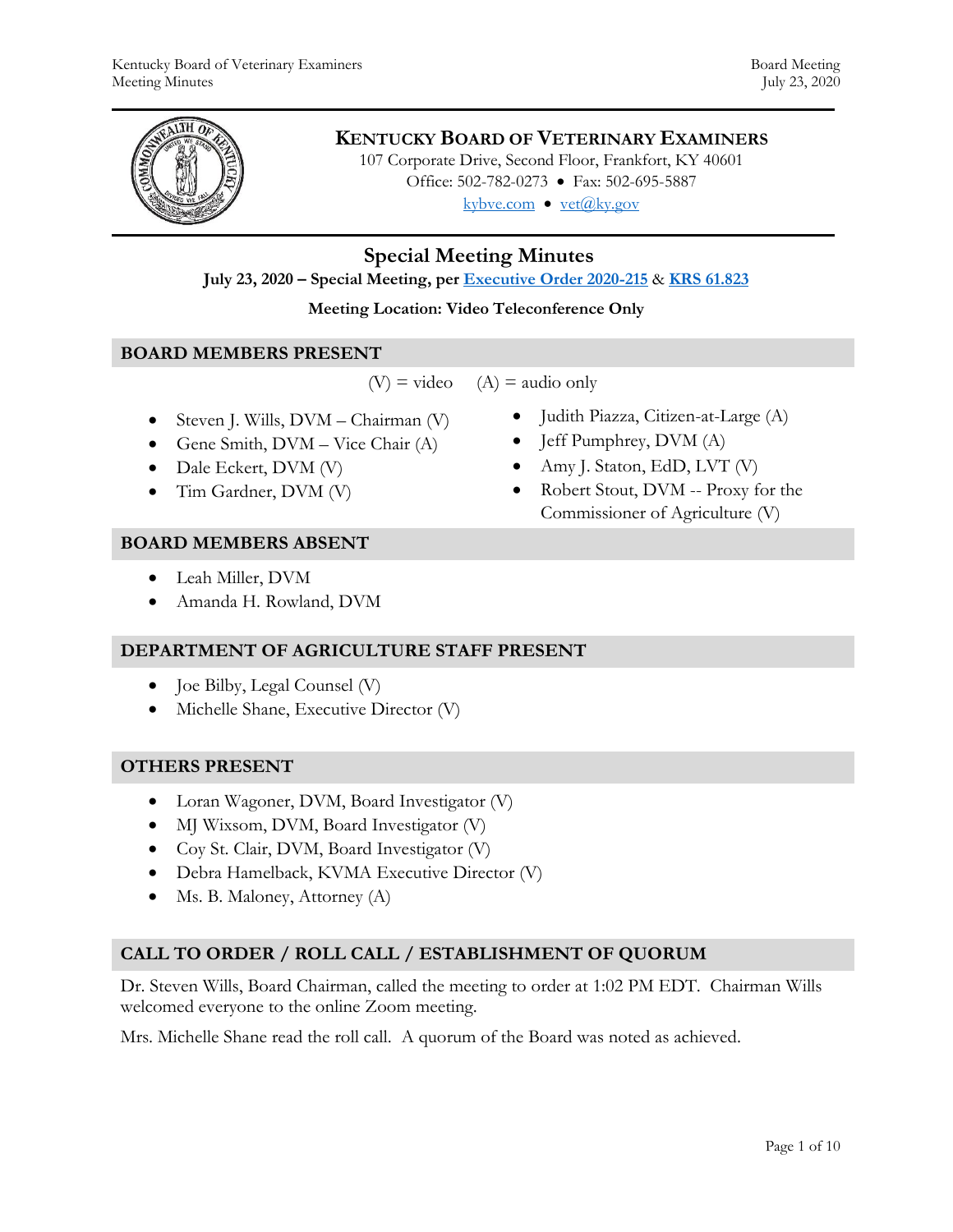# **CONFIRMATION OF PUBLIC NOTICE**

Mrs. Shane confirmed the public was notified of this meeting on the Board's website on July 15, 2020.

# **READING OF MISSION STATEMENT**

Ms. Shane read aloud the Board's mission statement.

### **CONSENT AGENDA**

- Board Meeting Minutes from May 28, 2020
- Budget Expenditures since last meeting
- Applications Committee Report on New Applications
- Applications Committee Report on New CE Requests
- Approval of Board Per Diem

**A MOTION** was made by Dr. Gene Smith to approve the consent agenda. The motion, seconded by Dr. Dale Eckert, passed unanimously by voice vote.

### **Budget**

Ms. Shane provided an overview of the Budget Summary, closing out FY.20 and beginning FY.21.

The Budget closeout for F.Y. 2020, July 1, 2019, through June 30, 2020 are as follows:

- Receipts  $= $79,105$
- Expenditures =  $$244,020$
- Closing Balance =  $$999,793$

The Budget expenditures and revenue approved are summarized for F.Y. 2021, July 1, 2020, through July 17, 2020, as follows:

- Receipts =  $$23,290$
- Expenditures =  $$5,494$
- Current Balance =  $$1,017,589$

# **Applications Committee Reports**

- Applications Committee Report on New Applications
- Applications Committee Report on New CE Requests

The Applications Committee Reports are as follows in Table 1: Approved Applicants for Licensure and Certification, and Table 2: Approved CE Requests. There were 38 veterinarian, three (3) veterinary technician, one (1) animal euthanasia specialist, and two (2) animal control agency applications. There were CE requests for 46 hours of CE for veterinarians and one (1) hour of CE for veterinary technicians.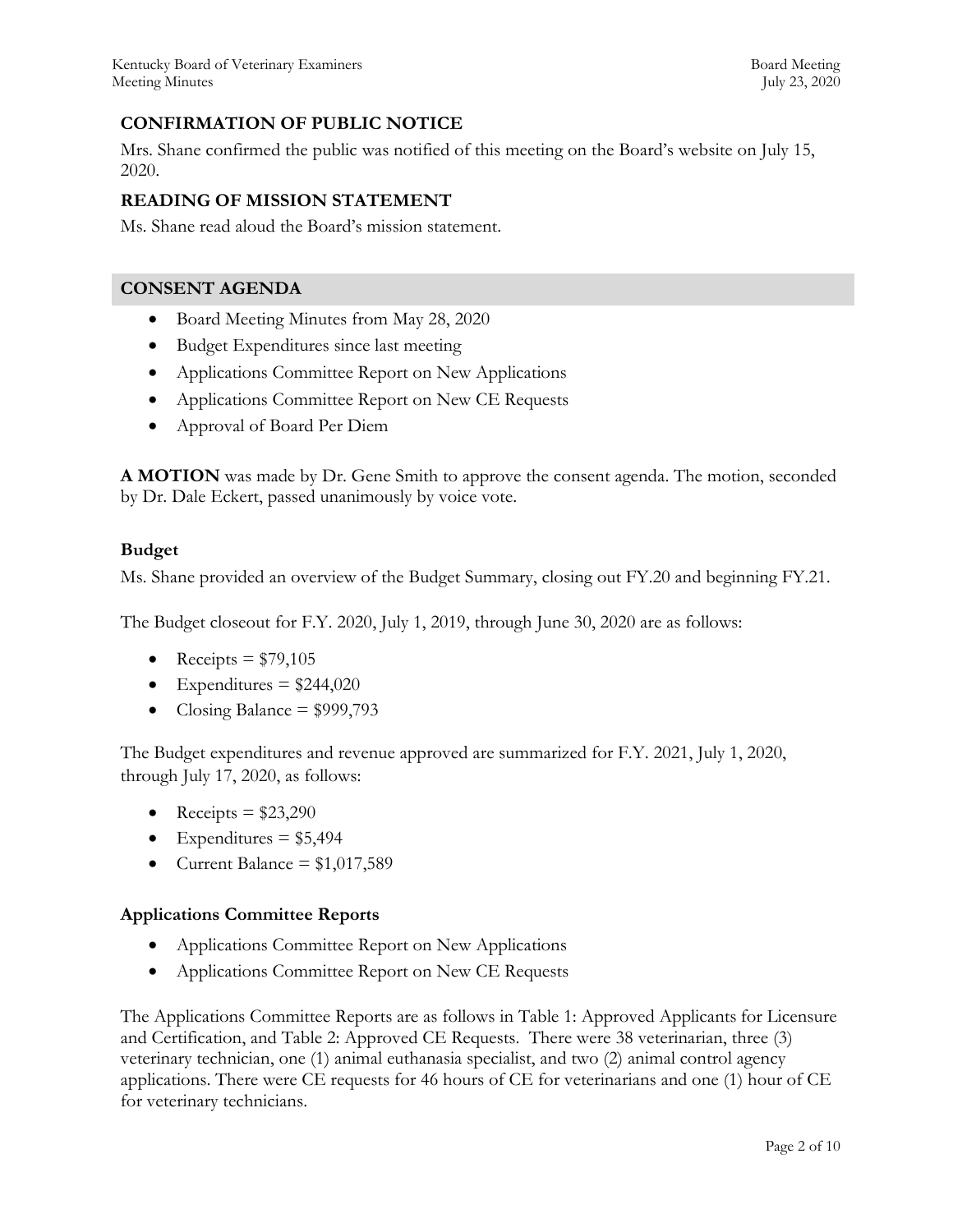| Table 1: Approved Applicants for Licensure and Certification |                   |                  |                                   |                |  |  |  |
|--------------------------------------------------------------|-------------------|------------------|-----------------------------------|----------------|--|--|--|
|                                                              | <b>First Name</b> | <b>Last Name</b> | <b>License Type</b>               | App. Type      |  |  |  |
| 1                                                            | Ann L.            | Andrews          | Veterinarian                      | <b>New</b>     |  |  |  |
| $\overline{2}$                                               | Alyssa N.         | Ball             | Veterinarian                      | Endorsement    |  |  |  |
| $\overline{3}$                                               | Nikolette K.      | Birky            | Veterinarian                      | <b>New</b>     |  |  |  |
| $\overline{4}$                                               | Martha N.         | Boehman          | Veterinarian                      | Endorsement    |  |  |  |
| 5                                                            | Daniel R.         | Brown            | Veterinarian                      | <b>New</b>     |  |  |  |
| 6                                                            | Sarah L.          | Cohen            | Veterinarian                      | Endorsement    |  |  |  |
| 7                                                            | Tyler R.          | Cross            | Veterinarian                      | <b>New</b>     |  |  |  |
| 8                                                            | Alexandra L.      | De La Rosa       | Veterinarian                      | <b>New</b>     |  |  |  |
| 9                                                            | Joy A.            | Dillon           | Veterinarian                      | Endorsement    |  |  |  |
| 10                                                           | Julia C.          | Drube            | Veterinarian                      | <b>New</b>     |  |  |  |
| 11                                                           | Andrea D.         | Enk              | Veterinarian                      | Endorsement    |  |  |  |
| 12                                                           | Claudia A.        | Ferreira         | Veterinarian                      | Special Permit |  |  |  |
| 13                                                           | Claudia A.        | Ferreira         | Veterinarian                      | <b>New</b>     |  |  |  |
| 14                                                           | Rachel L.         | Fladung          | Veterinarian                      | <b>New</b>     |  |  |  |
| 15                                                           | Andie B.          | Fox              | Veterinarian                      | <b>New</b>     |  |  |  |
| 16                                                           | Nicole            | Gasparin         | $\overline{\text{V}}$ eterinarian | <b>New</b>     |  |  |  |
| 17                                                           | Mary E.           | Giardina         | Veterinarian                      | Endorsement    |  |  |  |
| 18                                                           | Lauren E.         | Hudson           | Veterinarian                      | <b>New</b>     |  |  |  |
| 19                                                           | Kaitlyn           | Ieradi           | Veterinarian                      | <b>New</b>     |  |  |  |
| 20                                                           | Jessica N.        | Jebe             | Veterinarian                      | Special Permit |  |  |  |
| 21                                                           | Lindsey C.        | Johnstone        | Veterinarian                      | <b>New</b>     |  |  |  |
| 22                                                           | Maria P.          | Kerbert          | Veterinarian                      | <b>New</b>     |  |  |  |
| 23                                                           | Daniel R.         | Kish             | Veterinarian                      | <b>New</b>     |  |  |  |
| 24                                                           | Casie B.          | Lew              | Veterinarian                      | <b>New</b>     |  |  |  |
| 25                                                           | Kelly A.          | Manion           | Veterinarian                      | New            |  |  |  |
|                                                              | 26 Rebecca L.     | Mears            | Veterinarian                      | New            |  |  |  |
| 27                                                           | Keri A.           | Nickoson         | Veterinarian                      | <b>New</b>     |  |  |  |
| 28                                                           | Jeffrey A.        | Raines           | Veterinarian                      | New            |  |  |  |
| 29                                                           | Erin M.           | Shea             | Veterinarian                      | New            |  |  |  |
| 30                                                           | James M.          | Sieg             | Veterinarian                      | Endorsement    |  |  |  |
| 31                                                           | Nina R.           | Stewart          | Veterinarian                      | Endorsement    |  |  |  |
| 32                                                           | Olivia K.         | Stone            | Veterinarian                      | New            |  |  |  |
| 33                                                           | Charlotte R.      | Talbert          | Veterinarian                      | New            |  |  |  |
| 34                                                           | Heidi P. M.       | Twist            | Veterinarian                      | New            |  |  |  |
| 35                                                           | Haley J.          | VanHoose         | Veterinarian                      | New            |  |  |  |
| 36                                                           | Amanda J.         | Waddle           | Veterinarian                      | New            |  |  |  |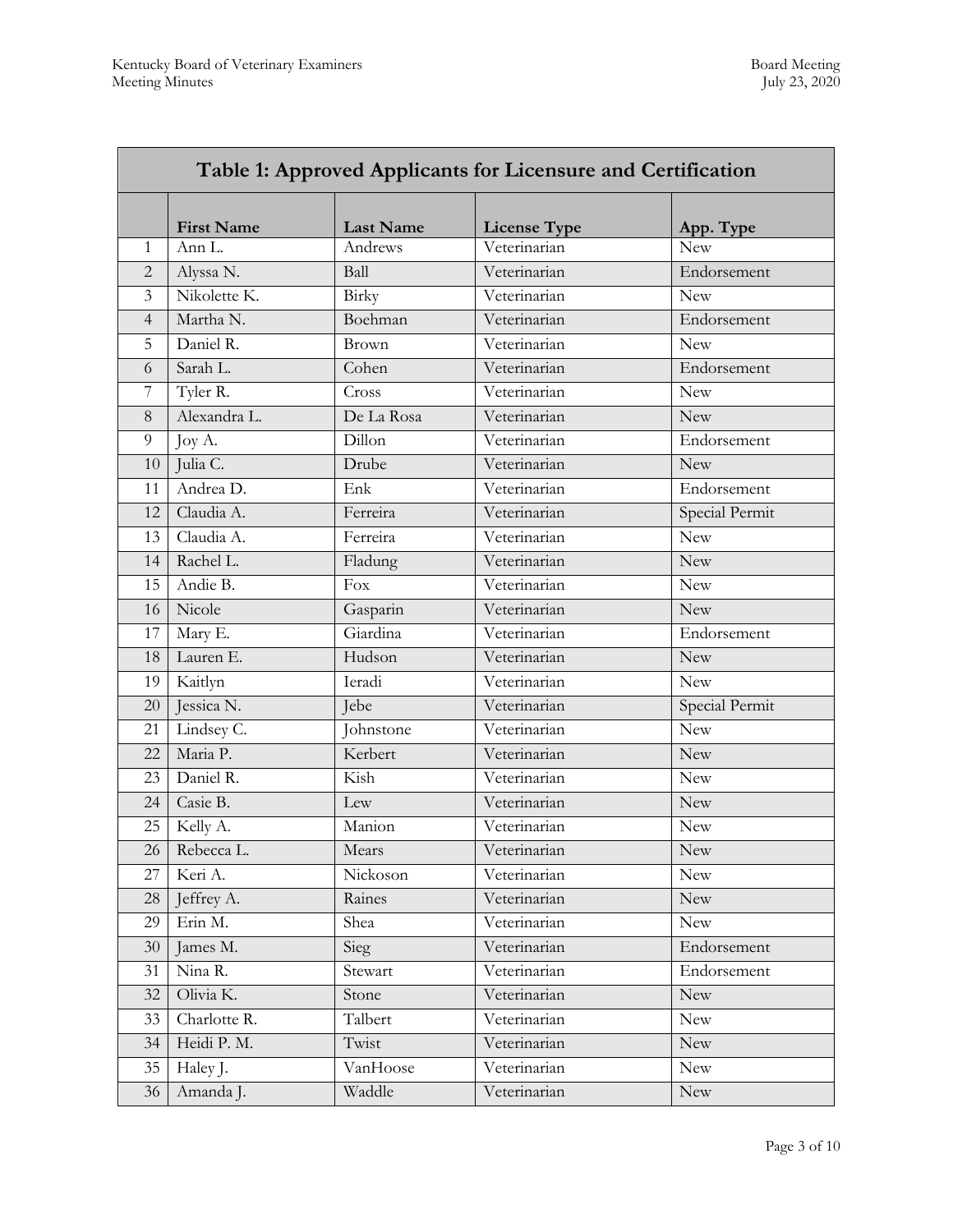| 37 | Alexandra S. J.                                                                       | Warren        | Veterinarian          | <b>New</b>    |  |
|----|---------------------------------------------------------------------------------------|---------------|-----------------------|---------------|--|
| 38 | Meghan C.D.                                                                           | Wells         | Veterinarian          | Endorsement   |  |
| 39 | Cecelia L.                                                                            | <b>Brooks</b> | Veterinary Technician | <b>New</b>    |  |
| 40 | Raven L.                                                                              | Gillians      | Veterinary Technician | <b>New</b>    |  |
| 41 | Jessica A.                                                                            | Lohr          | Veterinary Technician | Endorsement   |  |
| 42 | Mayfield/Graves Co. Animal Shelter*<br>*Pending good outcome of Shelter<br>Inspection |               | Animal Control Agency | Reinstatement |  |
| 43 | Russell County Animal Shelter                                                         |               | Animal Control Agency | Reinstatement |  |
| 44 | David K.                                                                              | Branham       | Euthanasia Specialist | <b>New</b>    |  |

| <b>Table 2: Approved CE Requests</b>                                                     |                                                           |                              |                     |                                                                  |  |  |  |  |
|------------------------------------------------------------------------------------------|-----------------------------------------------------------|------------------------------|---------------------|------------------------------------------------------------------|--|--|--|--|
|                                                                                          |                                                           | <b>CE Hours</b><br>Requested |                     |                                                                  |  |  |  |  |
| <b>Course Title</b>                                                                      | Sponsor / Provider                                        | <b>Vet</b>                   | <b>Vet</b><br>Techs | Date of<br>Program(s)                                            |  |  |  |  |
| Understanding the PPP Loan Forgiveness<br>Requirements                                   | Credit Bench                                              |                              |                     | Multiple<br>Offerings:<br>6/3/2020<br>6/24/2020<br>possibly more |  |  |  |  |
| The 20th Annual Hambletonian CE<br>Seminar & The 14th Annual<br>Hambletonian CE Wet Labs | Hambletonian at the<br>Meadowlands & NJ VMA               | 15                           |                     | $8/1 - 2/2019$                                                   |  |  |  |  |
| Options for Animals, Essentials Course of<br>Animal Chiropractic                         | Options for Animals<br>College of Animal<br>Chiropractics | 30                           |                     | Multi-week<br>Course,<br>Feb - Jun 2020                          |  |  |  |  |

# **BOARD ANNOUCEMENTS**

# **Amy Staton, EdD, LVT**

Governor Andy Beshear reappointed Ms. Staton as a Member of the Board through July 14, 2024.

# **Leah Miller, DVM**

Dr. Miller is moving out-of-state and plans to stop serving on the Board before the end of the year.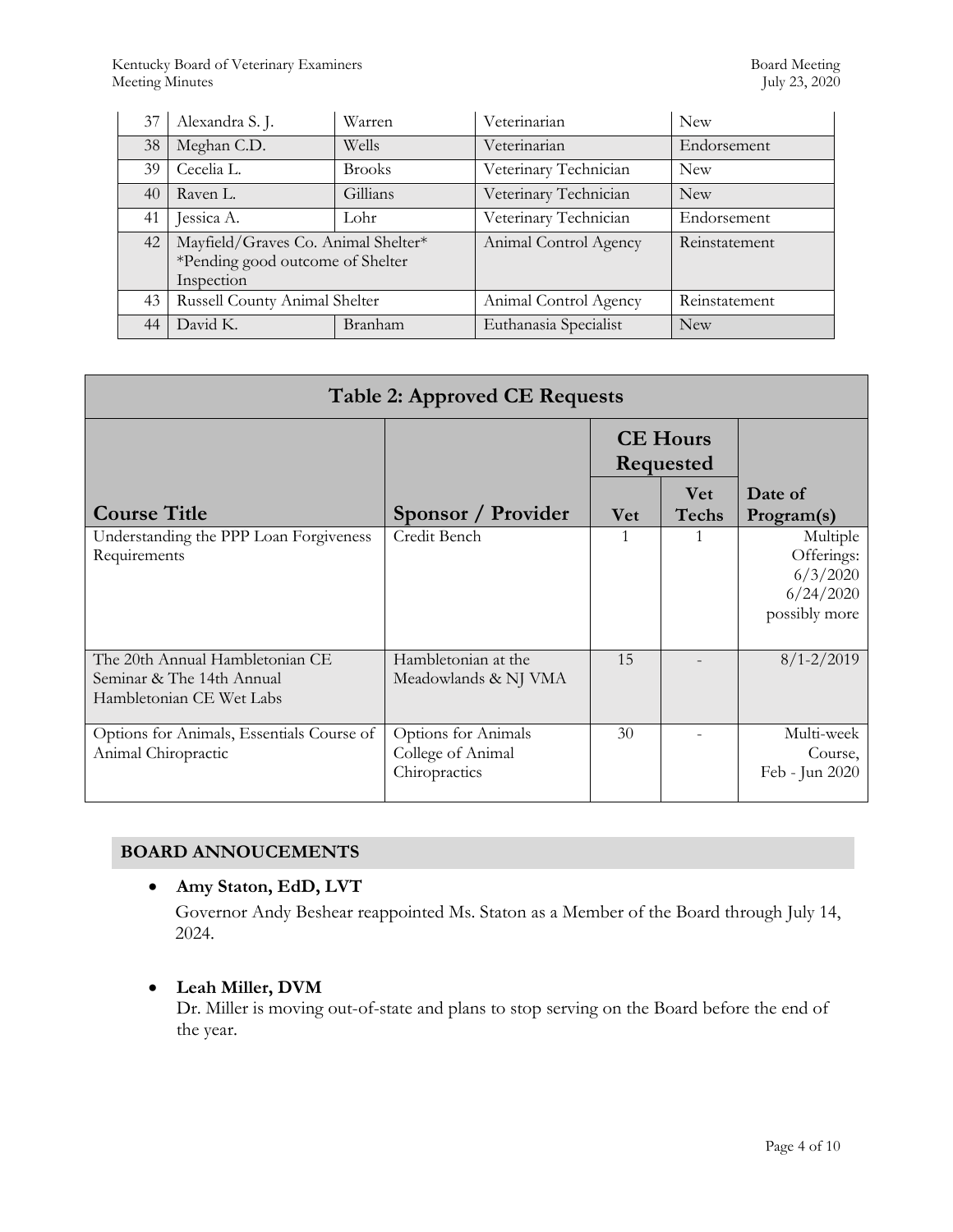### **BUSINESS AGENDA**

#### **SARS-CoV-2 / COVID-19 Discussion**

Note on website statistics, since March through July 15 the COVID-19 page has had 3,683 views.

The Board discussed the current responses to COVID-19, in Kentucky and nationwide. No changes were proposed to the current orders.

A question from a licensee was discussed. The current Governor's recommendations indicate that individuals should undergo a 14-day quarantine when returning from out of state. If a practice employee reports to the Board that a licensee did not follow the Governor's recommendation and instead the licensee returned to work, the Board would review such a report on a case by case basis for possible discipline.

#### **BUDGET MATTERS**

- The tablets for Board Meetings arrived early.
- Ms. Shane will need to obtain a locking cabinet for secure tablet storage.
- SSI certificate for website Ms. Shane proposed purchasing and maintaining an SSI certificate for the Boards' website. This certificate will help users access the Board website from the EU, Australia, and other overseas locations. The eServices Portal already has an SSI certificate at no cost to the Board, however the Board's website does not have one. Since the renewal period opened, the Board Office has received multiple calls about website accessibility from overseas. The certificate cost is \$250 for two (2) years, and is renewable.

**A MOTION** was made by Ms. Judith Piazza to obtain and maintain a SSI certificate for the Board's website. The motion, seconded by Dr. Eckert, passed unanimously by voice vote.

Chairman Wills introduced a discussion on Board per diems for Board work when not at a meeting. The Board discussed [KRS 321.230,](https://apps.legislature.ky.gov/law/statutes/statute.aspx?id=45329) and considered offering Board Members a per diem when working on certain large, time intensive projects such as the euthanasia course curriculum review, the Practice Act review and proposed revisions, working on an AAVSB Committee, etc. The Board determined that a Board policy might be developed to better define when per diems are allowable outside of Board Meetings and travel for the Board.

#### **LICENSURE STATUS REPORT**

- **Veterinarians.** 2,649 Active licenses, up 43 licenses from the last report, and up 165 from the same time period in 2019; there are also currently one (1) Inactive veterinarian license and one (1) Special Permit.
- **Veterinary Technicians.** 454 Active licenses, up one (1) license from the last report, and up 24 licenses from the same time period in 2019; there is also currently one (1) Inactive veterinary technician license.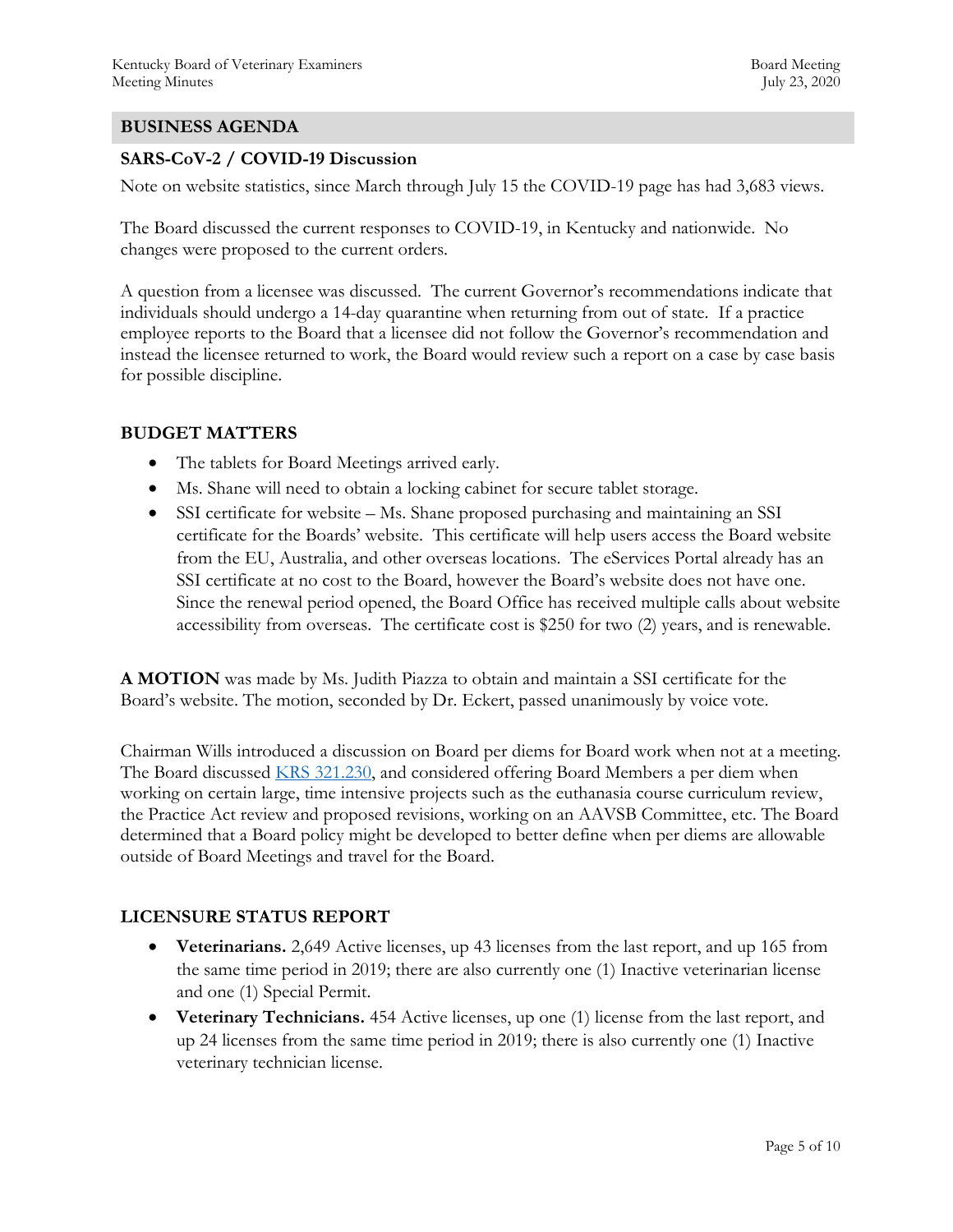- **Certified Animal Control Agencies**. 51 Active certificates, down eight (8) from the last report, and down seven (7) from the same time period in 2019; and
- **Certified Animal Euthanasia Specialists**. 184 Active certificates, down 41 from the last report, and down 16 from the same period in 2019; there are also currently 11 Inactive animal euthanasia specialist certificates.

# **APPLICATIONS COMMITTEE UPDATE**

- The Mayfield Graves Co. Animal Shelter requires an updated inspection and report prior to reinstatement; approved pending no issues with inspection.
- 2020 Renewals Audits and Approvals The Applications Committee needs additional support from the Board during the veterinarian licensee renewal period because the Board has reinstituted audits this cycle. Ten percent of licensees will be audited and require Board review for approval.

Chairman Wills asked for volunteers to assist with the reviews. The following Board Members will receive login information and additional instruction from Ms. Shane on how to proceed:

- o Ms. Staton
- o Dr. Gardner
- o Dr. Wills
- o Dr. Smith

# **WELLNESS COMMITTEE REPORT**

**A MOTION** was made by Chairman Wills to enter into closed session to discuss the Wellness Committee Report. The motion, seconded by Dr. Gardner, passed unanimously by voice vote.

The meeting reconvened at 2:05 PM. Mr. Bilby provided a summary of the discussion about one licensee who is struggling with wellness and has been non-responsive to Board outreach. Mr. Bilby recommended that the Board file a complaint seeking an administrative hearing for the suspension of this individual's license.

**A MOTION** was made by Dr. Smith directing Mr. Bilby to proceed with drafting the complaint as described. The motion, seconded by Dr. Eckert, passed unanimously by voice vote.

# **EDUCATION AND OUTREACH COMMITTEE**

Chairman Wills introduced the review of the euthanasia course curriculum effort, and proved an overview of potential avenues for the Board to pursue during the Board's effort to standardize the training on a state level.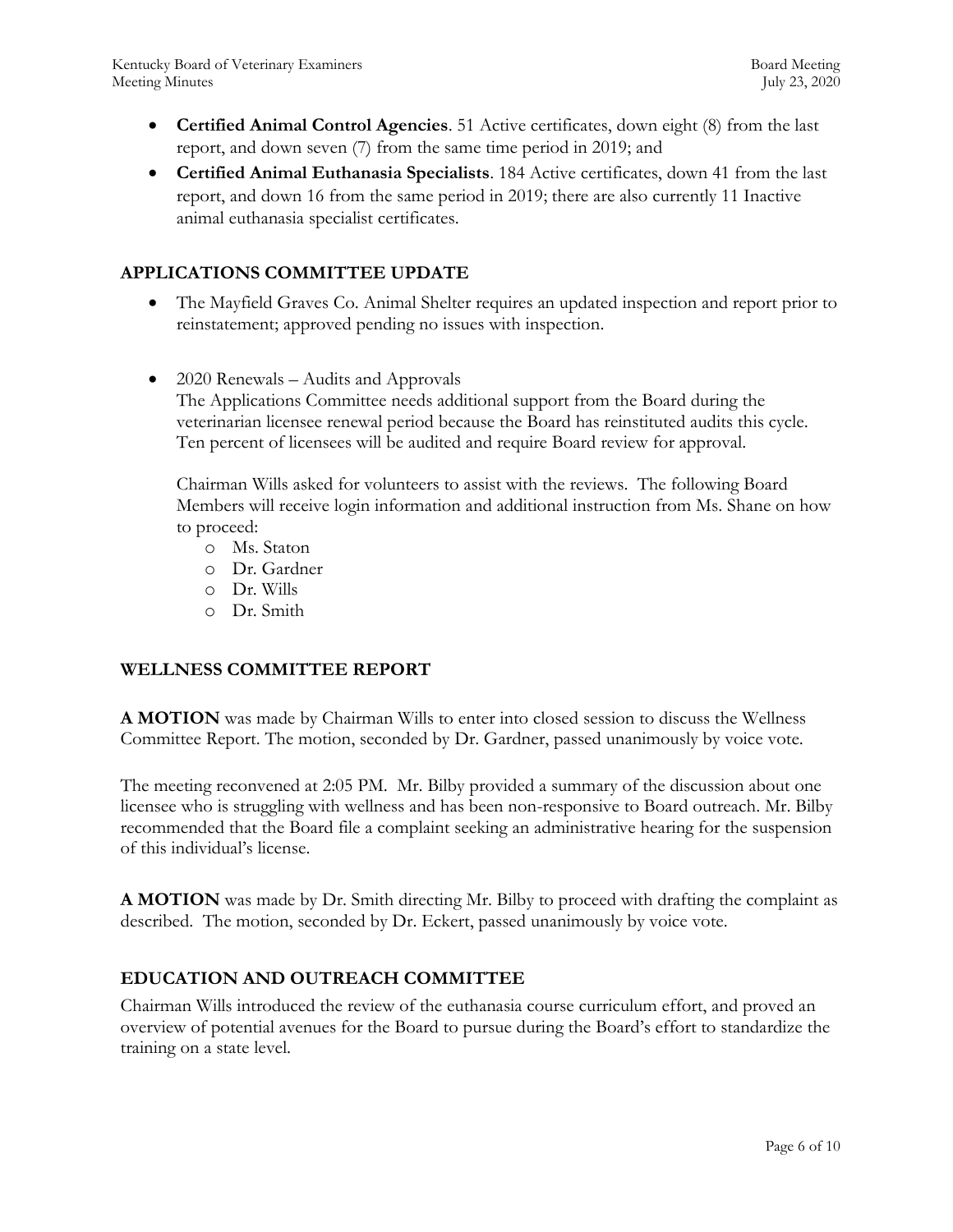Ms. Staton, having reviewed all the current curriculum on file, provided a summary review of materials. Most of the currently approved curriculum are using the HSUS manual as the basis for their courses. An important point to include in any curriculum is the assumption that the layperson taking this course knows nothing; courses should begin with ground zero training, from the parts of a syringe to basic anatomy, etc., through allowed euthanasia substances and those substances which are prohibited (ketamine). Having one curriculum would ensure that all trainees have the same level of training.

The Board discussed contracting with one or more instructors to run regular courses, or providing certain modules to be added to the current approved courses. The Board reviewed the Euthanasia Course Discussion Notes in the Board packet. A big concern is that individuals taking the euthanasia courses be adequately trained to perform the duties of the job. Trainings should also include requirements of Board certification and renewal.

The Board further discussed turnover in this profession, and the need to outreach to County Judge Executives to educate them on certification requirements for animal control agencies and agency employees.

The Board directed Ms. Shane to work with E&O Committee Members to schedule a meeting on this topic. The Committee is directed to:

- Review the HSUS Training Materials
- Contact the approved trainers with Louisville Metro & Lexington to gauge interest in running these courses for a statewide audience on a semi-annual basis
- Explore rules for issuing an RFP for trainers

# **GOVERNMENT AFFAIRS COMMITTEE**

Chairman Wills introduced a preliminary discussion of a review of the Kentucky Practice Act. Legal counsel Joe Bilby provided an overview of the timeline for introducing new legislation:

- If the Board would like to push through in 2021, revisions should be completed by August 1, 2020.
- The Board may opt to take 14-16 months in development and aim for completed revisions by August 1, 2021, for changes during the longer legislative session in 2022.

Mr. Bilby also offered cautions about lobbying; instead he encouraged the Board to offer thoughtful conversations about policy.

Chairman Wills indicated the bulk of this work would best be handled during a Board retreat. He asked everyone to consider a retreat in late August or early September 2021.

# **COMPLAINTS SCREENING COMMITTEE REPORT**

Mr. Bilby provided the Committee report.

• **2018-21** – Final Order Vote Required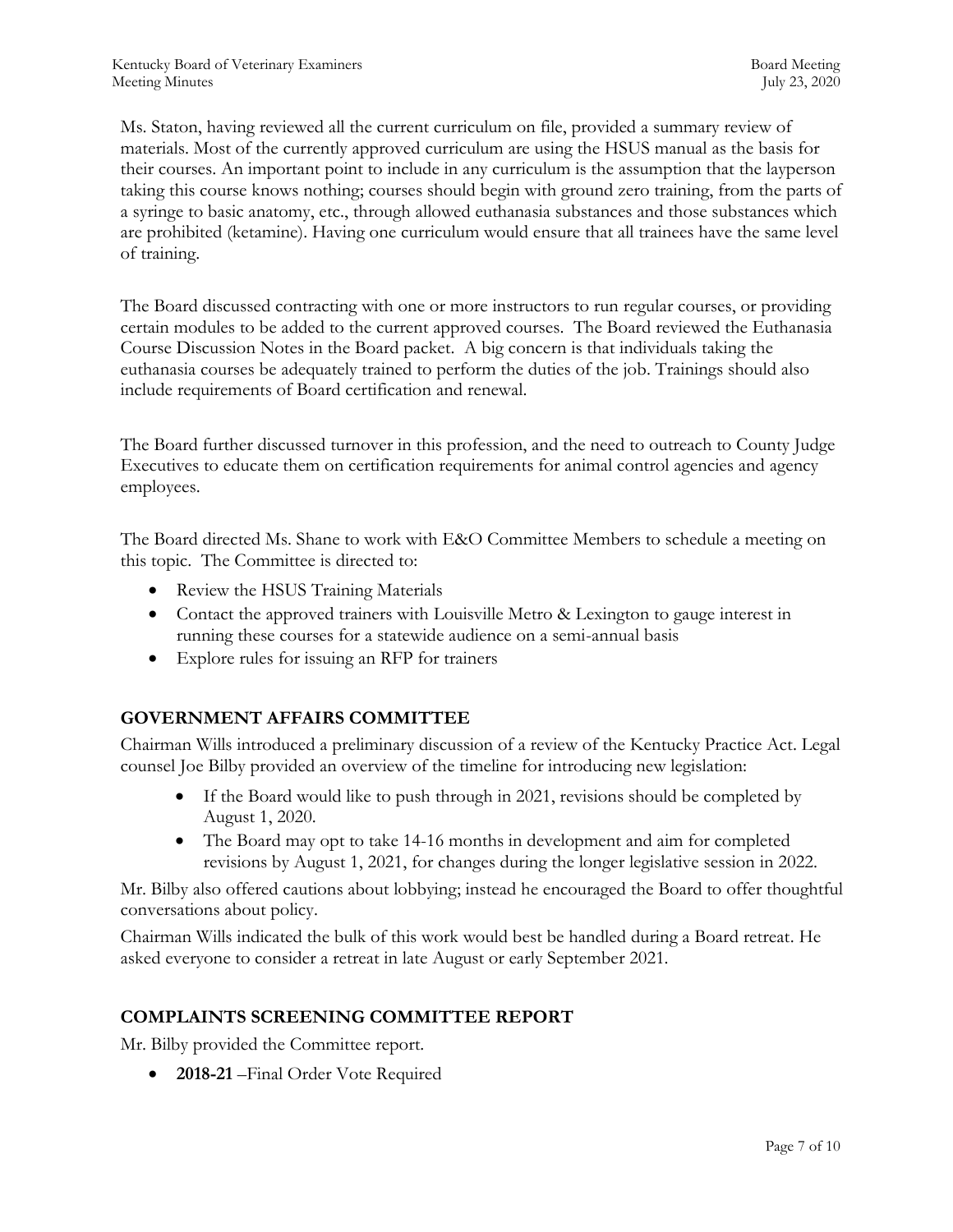**A MOTION** was made by Chairman Wills to approve the consent agenda. The motion, seconded by Dr. Gene Smith, passed unanimously by roll call vote, as follows:

- $\checkmark$  Chairman Steven J. Wills, DVM Aye
- Gene Smith,  $DVM Aye$
- $\checkmark$  Dale Eckert, DVM Aye
- $\checkmark$  Tim Gardner, DVM Aye
- $\checkmark$  Judith Piazza, Citizen-at-Large Aye
- $\checkmark$  Jeff Pumphrey, DVM Aye
- $\checkmark$  Amy J. Staton, EdD, LVT Aye
- $\checkmark$  Robert Stout, DVM Aye
- **2019-09**  closed
- **2019-11**  tabled
- **2019-13**  tabled
- $2019-15 -$  ongoing
- **2019-21**  monitoring Settlement Agreement
- **2019-32**  monitoring Settlement Agreement
- **2019-37** monitoring Settlement Agreement
- **2020-05** proposed Settlement Agreement
- **2020-07** dismissed
- **2020-08** tabled
- **2020-09** ongoing
- $\bullet$  **2020-10** ongoing
- **2020-11** dismissed
- $\bullet$  **2020-12** ongoing
- $2020 13$  ongoing
- **2020-14** dismissed
- $\bullet$  **2020-15** ongoing
- **2020-16** ongoing
- **2020-17** dismissed
- $\bullet$  **2020-18** ongoing
- **2020-19** dismissed
- $\bullet$  **2020-20** ongoing
- **2020-21** dismissed
- $\bullet$  **2020-22** ongoing
- **2020-23** dismissed
- $\bullet$  **2020-24** ongoing
- $\bullet$  **2020-26** ongoing
- $\bullet$  **2020-27** ongoing
- $\bullet$  **2020-28** ongoing
- $\bullet$  **2020-29** ongoing
- $\bullet$  **2020-30** ongoing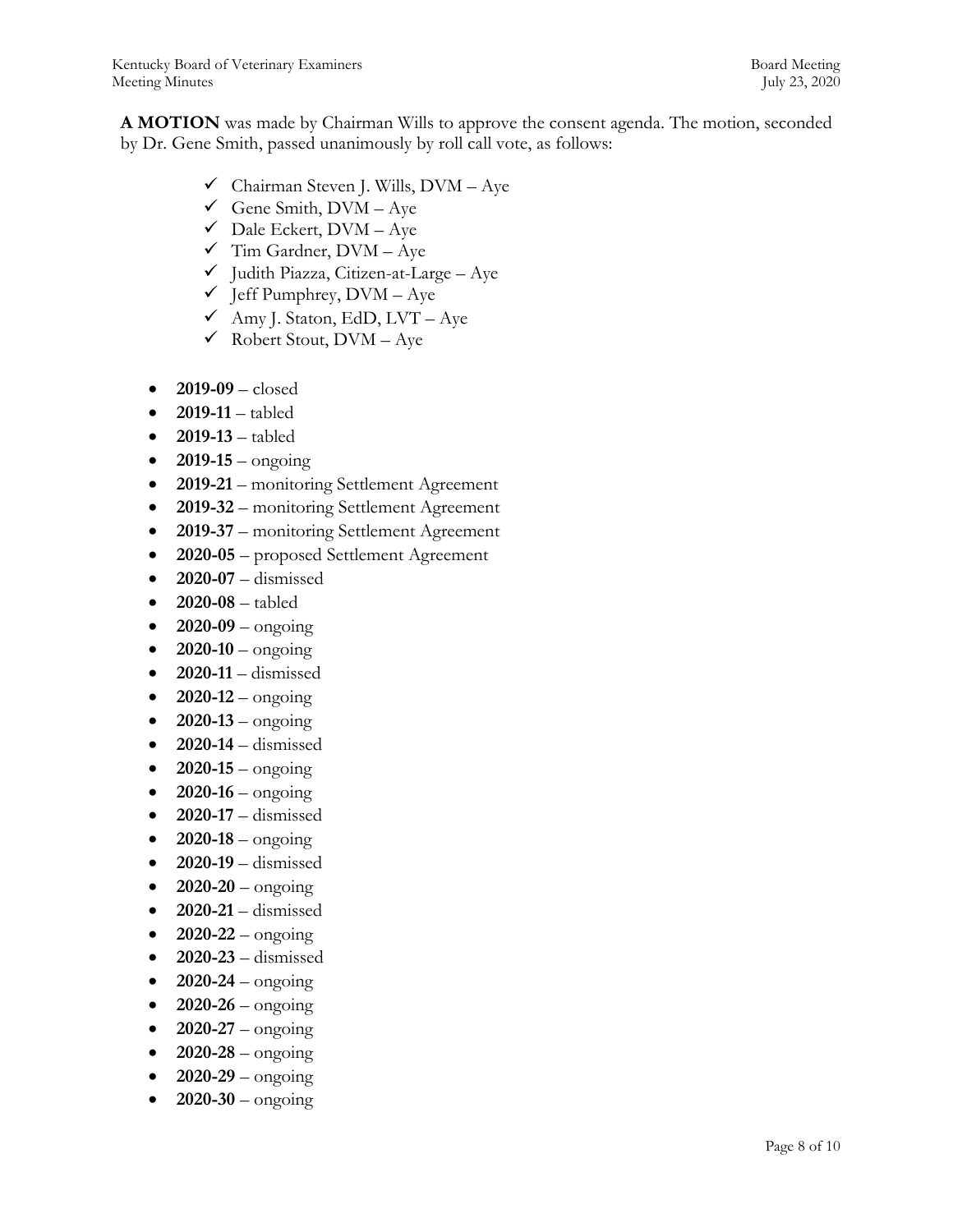Kentucky Board of Veterinary Examiners **Board Meeting** Board Meeting Meeting Minutes July 23, 2020

- $2020-31 \text{ongoing}$
- **2020-32** ongoing
- $2020 33 \text{ongoing}$
- $\bullet$  **2020-34** ongoing
- $\bullet$  **2020-35** ongoing
- **2020-36** ongoing

**A MOTION** was made by Dr. Tim Gardner to approve the remaining recommendations of the Complaints Screening Committee. The motion, seconded by Dr. Smith, passed unanimously by voice vote.

# **SALES REPORTS**

Board Investigators Dr. Wagoner and Dr. St. Clair presented the sales report.

 **Fasig-Tipton**. One (1) foreign veterinarian from Canada. One (1) veterinarian was unlicensed, but applied onsite. Three (3) unlicensed veterinarians viewed radiographs remotely.

The Board discussed issues with requiring the licensure of veterinarians who are remotely reviewing radiographs.

The Board directed to contact Keeneland and Fasig-Tipton to learn more about how veterinarian registration for remote viewing works, and if there is any way to track which veterinarians view records online. If possible, obtain copies of each location's Sales Agreement to see conditions on records release, tele-medicine, etc.

Dr. Pumphrey cautions that there are increased sales coming to Kentucky following the Derby; possibly will be sales every few days through Nov 15.

# **OPEN DISCUSSION / NEW BUSINESS**

- Items from the Board's Office
- Other Items for Discussion
	- o **Request from new licensee who studied for NAVLE**

The Board reviewed and discussed a petition from a newly licensed veterinarian wishing to use time spent studying for a retake of the NAVLE as CE. The Board approved this request.

#### o **Auburn Presentation to Students**

Dean Calvin Johnson invited the Board to present to Auburn veterinary students during his Ethics Class on August 18. Beyond the basic steps for licensure, the Board discussed possible topics to include:

- Standards of Practice
- Record Keeping
- Client right to access records
- Dentistry communication in advance with client re waivers, extractions, etc.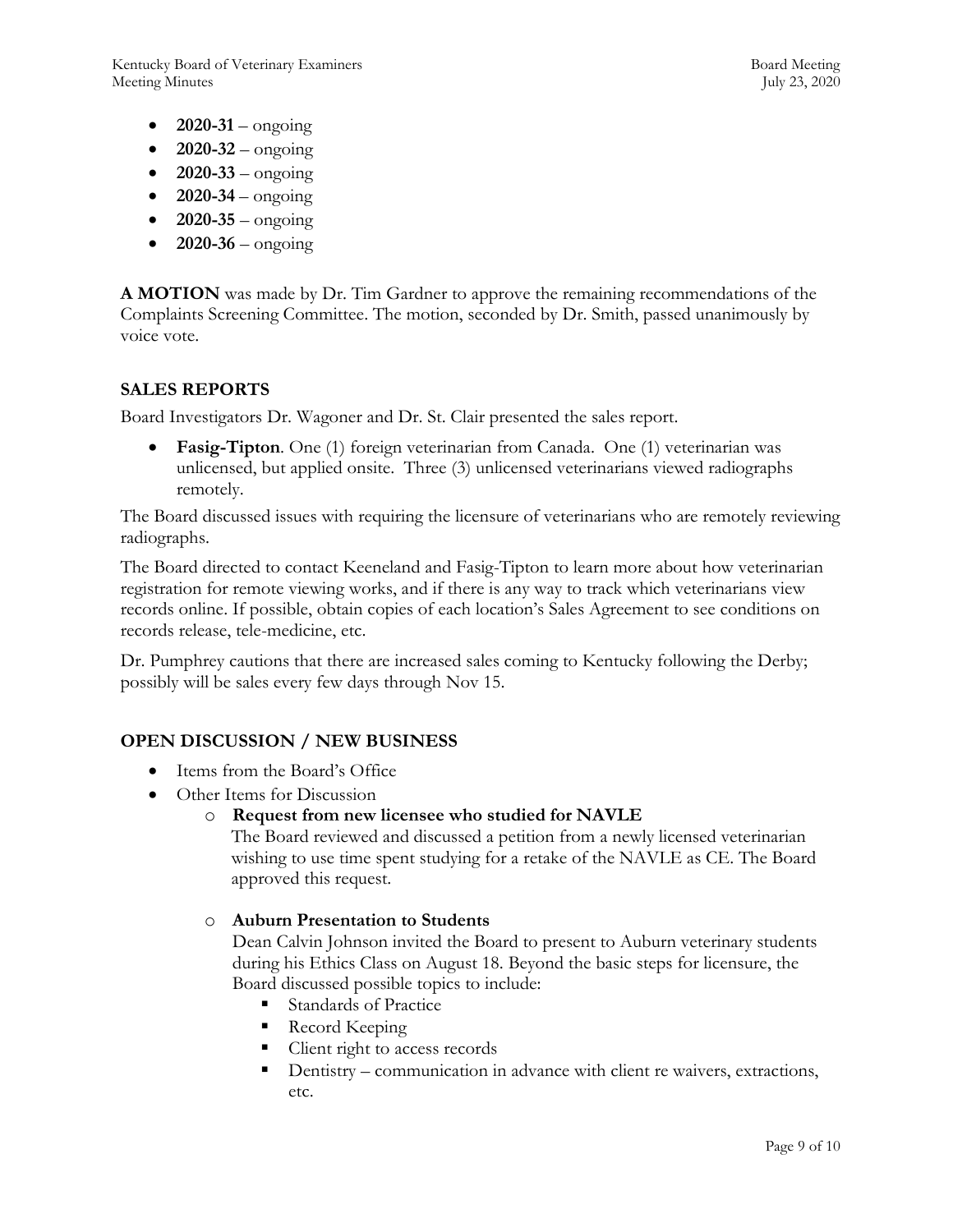- **Client Communication**
- Second opinion vet how you handle a response to a case you are seeing on a different date with different conditions, etc.

#### **NEXT MEETING**

#### **September 17, 2020**

Special Meeting of the Board – online Zoom Meeting Check the website one week prior for access to the meeting

# **ADJOURNMENT**

Chairman Wills adjourned the Meeting at 3:08 PM.

These Minutes were approved by the Board on September 17, 2020.

 $\geq$  livent.  $\bigcup \cup \bigcup \bigcup$ 

Steven Wills, Chairman of the Board

PRESIDING OFFICER: Steven Wills, Chairman Minutes Recorded by: Michelle Shane Minutes Reviewed by: Joe Bilby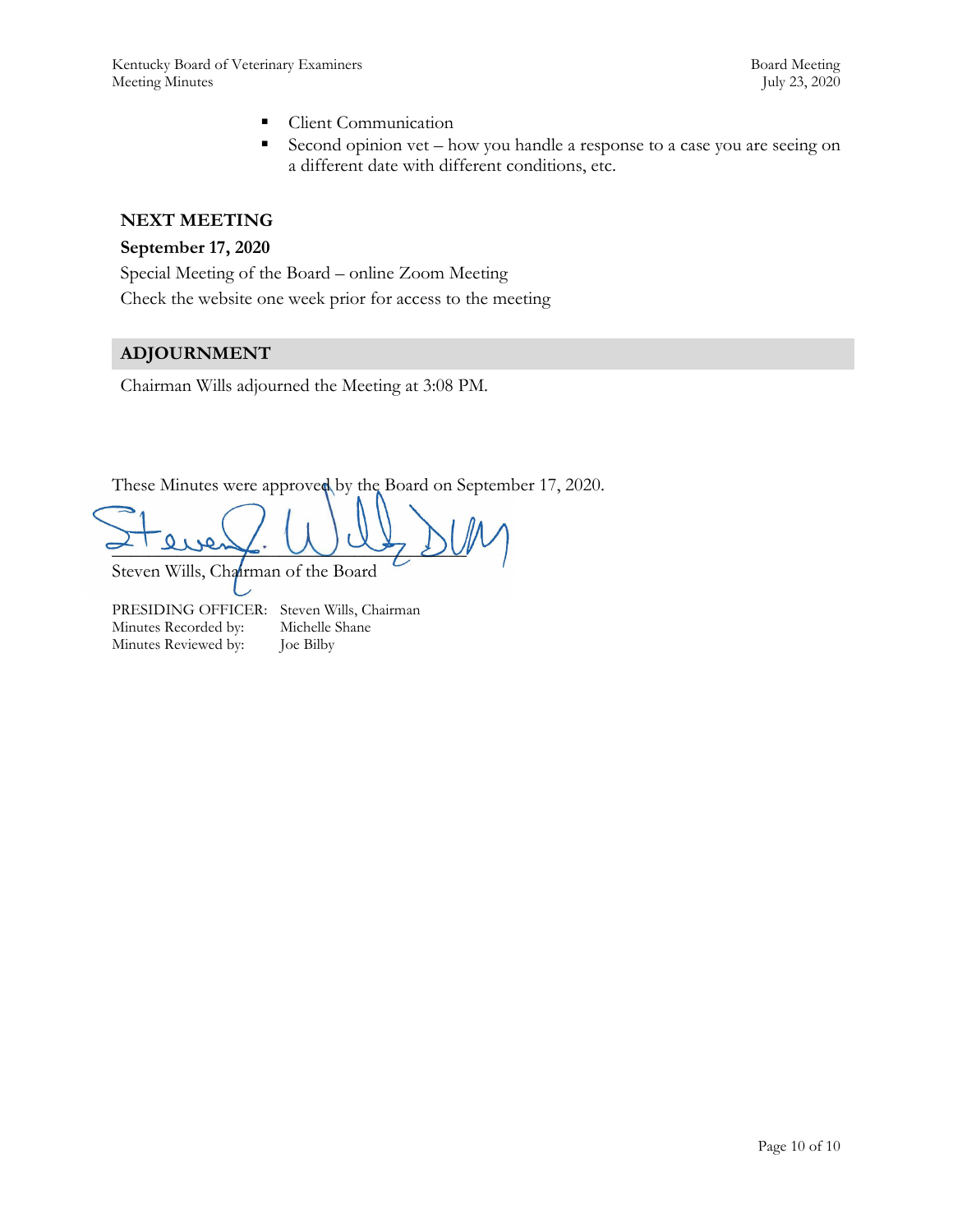

# **KENTUCKY BOARD OF VETERINARY EXAMINERS**

107 Corporate Drive, Second Floor, Frankfort, KY 40601 Office: 502-782-0273 • Fax: 502-695-5887 kybve.com  $\bullet$  yet@ky.gov

# **Special Meeting Agenda**

**July 23, 2020 – Special Meeting, per [Executive Order 2020-215](https://governor.ky.gov/attachments/20200306_Executive-Order_2020-215.pdf)** & **[KRS 61.823](https://apps.legislature.ky.gov/law/statutes/statute.aspx?id=23047) Meeting Location: Video Teleconference Only**

- **Join the Zoom Meeting online:**  @<https://us02web.zoom.us/j/84905144258?pwd=SVF3ZXVwd25XVnRacVhjS2FDOGtBZz09> Meeting ID: 849 0514 4258 Password: 659569
- **Or dial in @ any of the following numbers: (**312) 626-6799, (929) 436-2866, (301) 715-8592, (346) 248-7799, (669) 900-6833, or (253) 215-8782. If the line is busy, please try a different number.
- **One tap mobile:** +13126266799,,84905144258# US (Chicago), +19294362866,,84905144258# US (New York)

# 10:00 AM **COMMITTEE MEETINGS – CLOSED TO THE PUBLIC**

- Complaints Screening Committee
- Applications Committee

# 1:00 PM **CALL TO ORDER**

# **ROLL CALL / ESTABLISHMENT OF QUORUM**

#### **CONFIRMATION OF PUBLIC NOTICE**

#### **READING OF MISSION STATEMENT**

#### **CONSENT AGENDA**

- Board Meeting Minutes from May 28, 2020
- Budget Expenditures since last meeting
- Applications Committee Report on New Applications
- Applications Committee Report on New CE Requests
- Approval of Board Per Diem

# **BOARD ANNOUCEMENTS**

- Amy Staton, EdD, LVT
- Leah Miller, DVM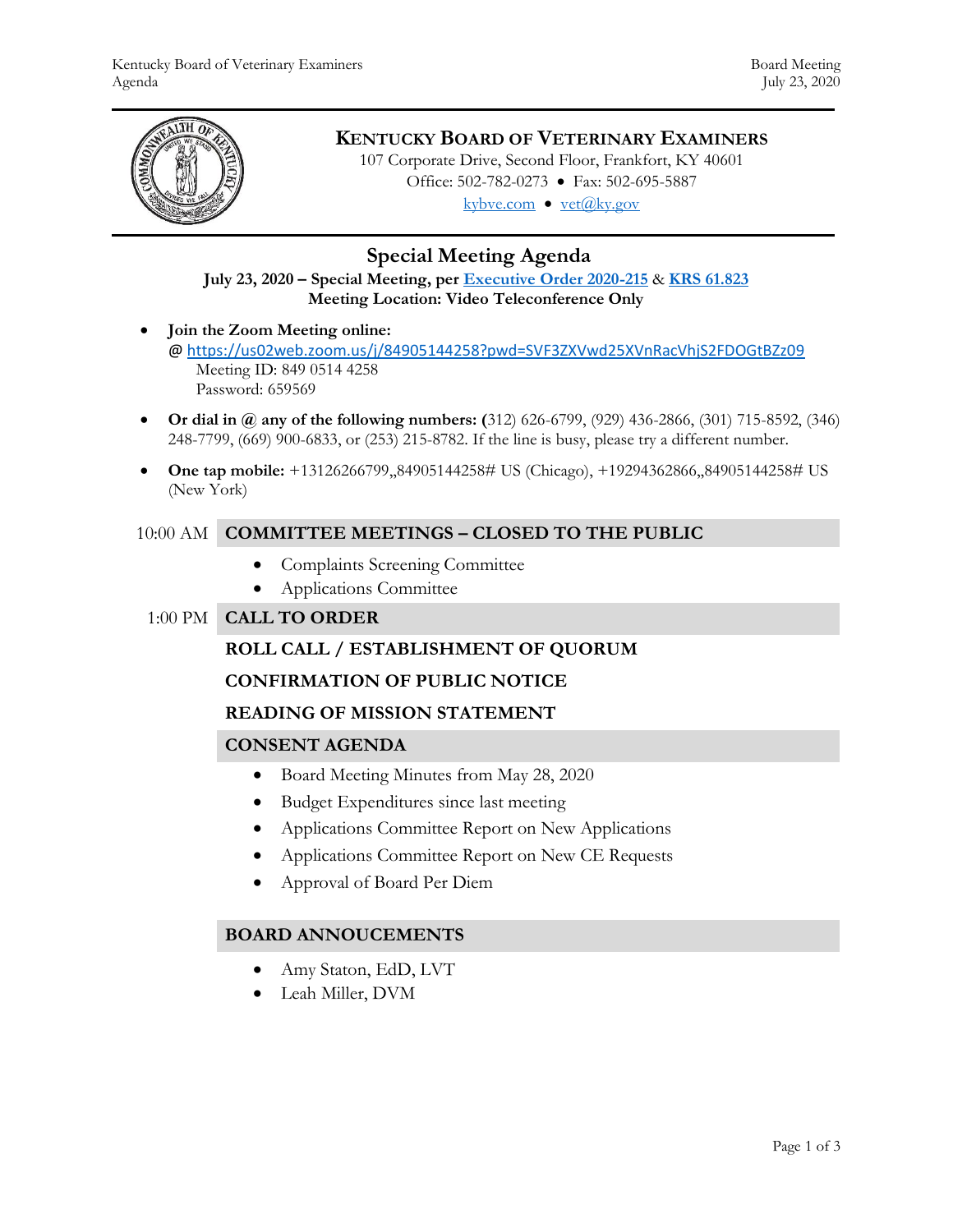### **BUSINESS AGENDA**

#### **SARS-CoV-2 / COVID-19 Discussion**

# **BUDGET MATTERS**

- Tablets update
- Storage for tablets
- SSI certificate for website

# **LICENSURE STATUS REPORT**

#### **APPLICATIONS COMMITTEE UPDATE**

2020 Renewals – Audits and Approvals

# **WELLNESS COMMITTEE REPORT**

# **EDUCATION AND OUTREACH COMMITTEE**

Discussion on Euthanasia Course Curriculum

### **GOVERNMENT AFFAIRS COMMITTEE**

Preliminary Discussion on a review of the Kentucky Practice Act

#### **COMPLAINTS SCREENING COMMITTEE REPORT**

- 2018-21 Final Order Vote Required
- **2019-09**
- **2019-11**
- **2019-13**
- **2019-15**
- **2019-21**
- **2019-32**
- **2019-37**
- **2020-05**
- **2020-07**
- **2020-08**
- **2020-09**
- **2020-10**
- **2020-11**
- **2020-12**